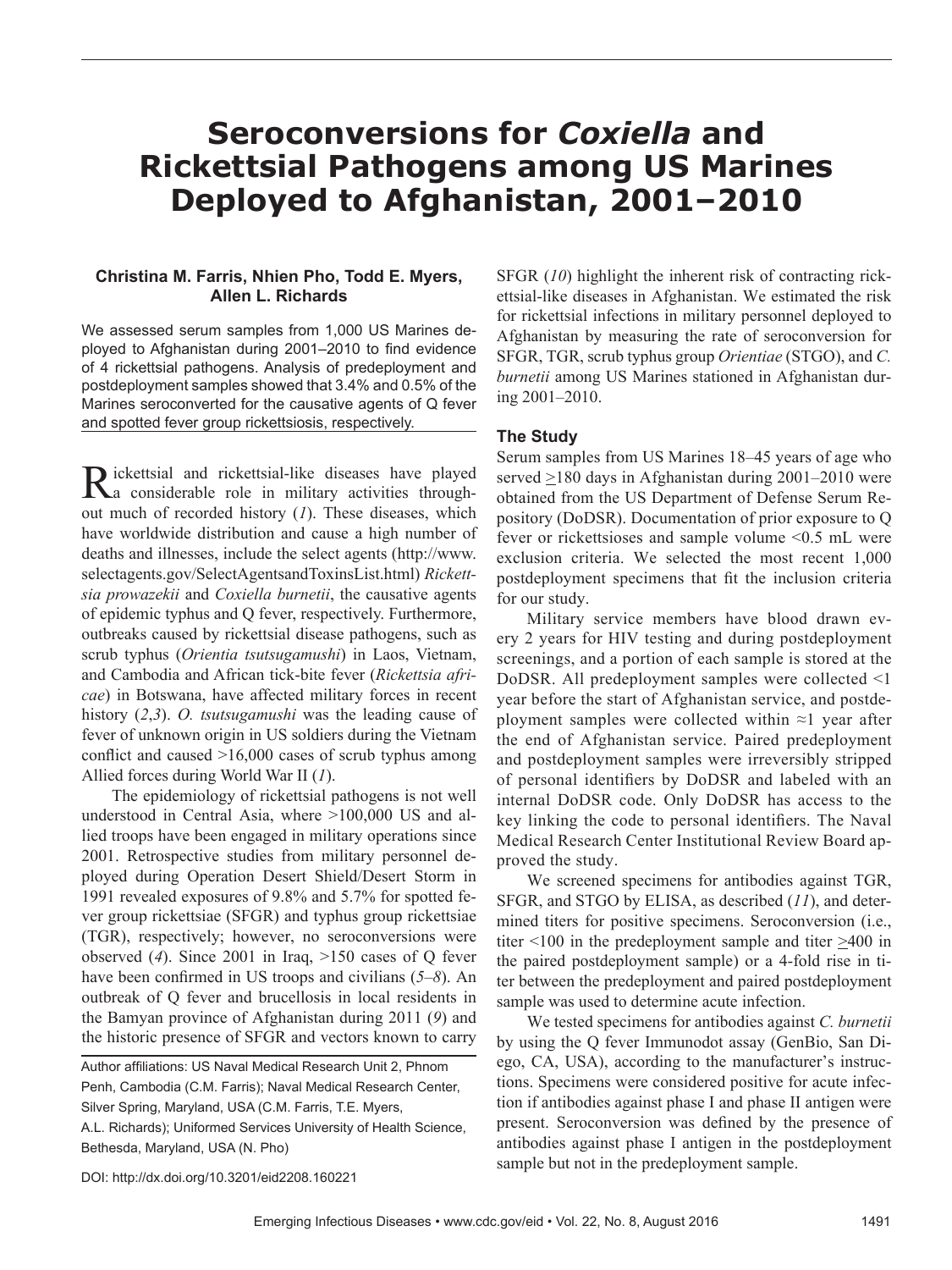#### **DISPATCHES**

| -------                        |                |                          |                        |                     |
|--------------------------------|----------------|--------------------------|------------------------|---------------------|
|                                |                |                          | No. (%)                |                     |
|                                | Total no.      | Predeployment samples    | Postdeployment samples | Total samples with  |
| Pathogen                       | samples tested | with detectable antibody | showing seroconversion | detectable antibody |
| Coxiella burnetii              | 879            | 87(9.9)                  | 30(3.4)                | 117(13.3)           |
| Spotted fever group Rickettsia | 1.000          | 18(1.8)                  | 5(0.5)                 | 23(2.3)             |
| Typhus group Rickettsia        | 1.000          |                          |                        |                     |
| Orientia tsutsugamushi         | 3.654          | 1(0.1)                   |                        | 1(0.1)              |

Table. Prevalence of antibodies against 4 rickettsial pathogens in samples from US Marines deployed to Afghanistan during 2001–2010

Of the 1,000 postdeployment serum samples screened for SFGR, TGR, and STGO, only 879 were screened for Q fever because the volume of 121 samples was depleted from earlier testing. The screening assays showed that 87, 18, and 1 samples were positive for antibodies against *C. burnetii*, SFGR, and STGO, respectively, before deployment. No antibodies against TGR were detectable in any samples. Seroconversions to *C. burnetii* and SFGR occurred in 3.4% and 0.5% of the paired serum samples, respectively (Table). *C. burnetii* infection was most prevalent among the agents tested both before deployment ( $n = 87$ ) and during deployment ( $n = 30$ ). Of 879 specimens, 117 (13.3%) were positive.

Most of the 30 *C. burnetii* seroconversions occurred in Marines who began deployment in 2008  $(n = 12)$  and 2009 (n = 8) (Figure, panel A). However, most (634/879 [72.1%]) of the sample population were deployed during this period (Figure, panel B), so higher rates for these years likely do not indicate higher risk. With the exception of 1 fixed-wing pilot, all *C. burnetii* and SFGR seroconversions occurred in general infantrymen, who represented 93.1% of *C. burnetii*–positive samples and 92.6% of total samples.

Range of deployment time was 180–450 days, and average length of deployment was 271 (SD 104.49) days. Average length of deployment for those who seroconverted for *C. burnetii* or SFGR was 286.2 (SD 112.01) and 342.4 (SD 131.65) days, respectively. Analysis by *t*-test showed no correlation between length of deployment and seroconversion for either *C. burnetii* ( $p = 0.98$ ) or SFGR ( $p = 1.0$ ).

Predeployment serum samples were collected 3–364 (mean 183, SD 111.07) days before deployment, and postdeployment samples were collected <443 (mean 61.3, SD 111.02) days after return. Samples showing seroconversions for *C. burnetii* and SFGR were collected an average of 179.3 (SD 93.94) and 151.6 (SD 126.76) days, respectively, predeployment and 76.9 (SD 87.64) and 129.8 (SD 127.85) days, respectively, postdeployment.

## **Conclusions**

Acute febrile illness can be difficult to diagnose because many infections have similar symptoms and signs and are difficult to differentiate without appropriate diagnostic tools. The rate of *C. burnetii* seroconversions (3.4%) in Marines in our study is similar to that reported in United Kingdom military personnel deployed to Afghanistan during 2008–2011 (*7*); the study from the United Kingdom also confirms the presence of rickettsiae in the region. The rate of *C. burnetii* seropositivity in the United States is ≈3% but ranges dramatically; nearby Nova Scotia, Canada, has rates >14% (*8*,*12*). With proper treatment of infections, the case-fatality rate for Q fever and rickettsial infections is  $\langle 2\%$ . However, rates can be  $>30\%$ ; among hospitalized



**Figure.** Serum samples assessed for evidence of seroconversion for *Coxiella burnetii* among US Marines deployed to Afghanistan, by year deployment began, 2001–2010. A) Number of *Coxiella burnetii*  seroconversions (n = 30). B) Total number of samples assessed for antibodies against *Coxiella burnetii* (n = 879).